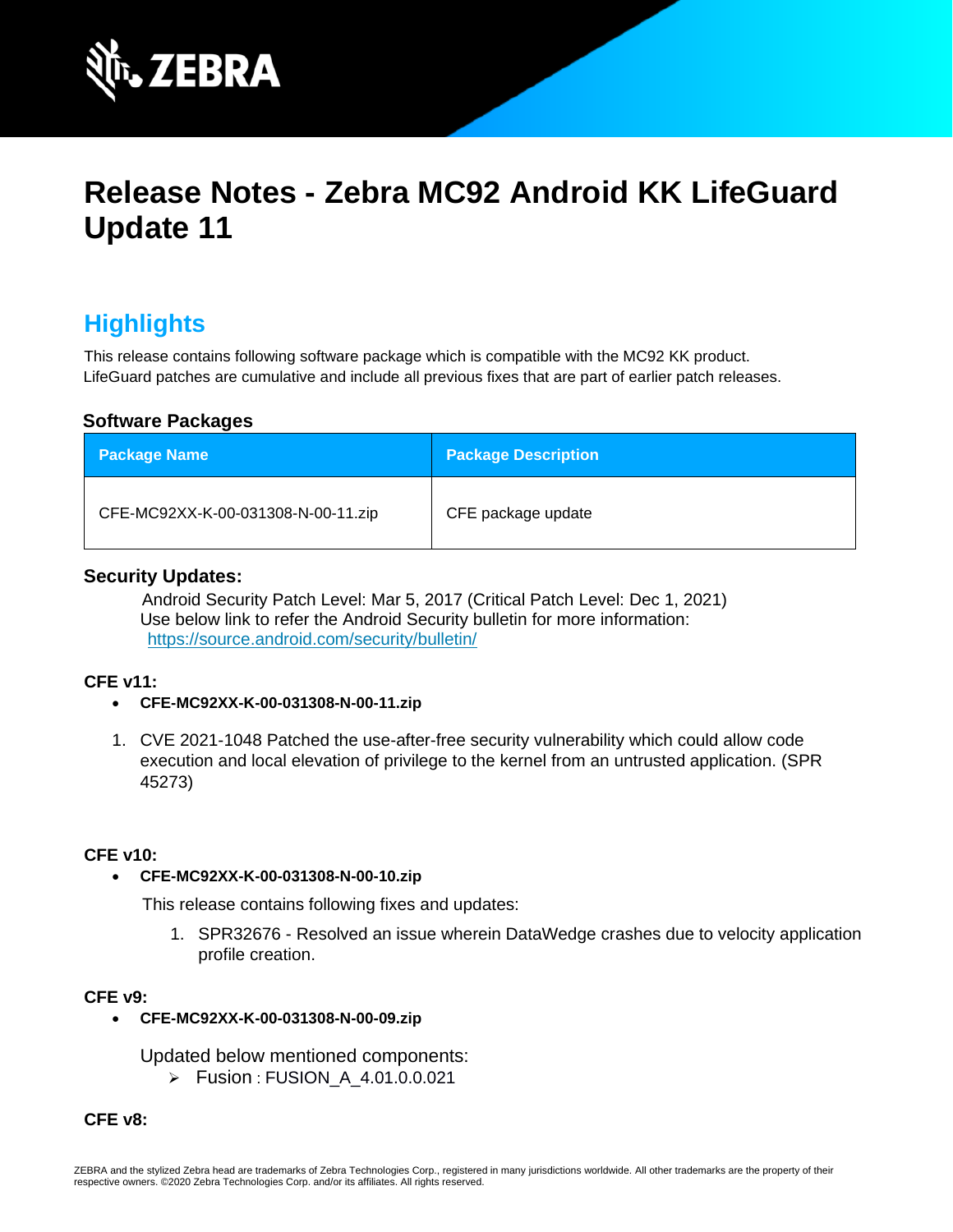

• **CFE-MC92XX-K-00-031308-N-00-08.zip**

## **CFE v7:**

• **CFE-MC92XX-K-00-031308-N-00-07.zip**

#### **CFE v6:**

• **CFE-MC92XX-K-00-031308-N-00-06.zip**

This release contains following fixes and updates:

- 1. SPR38477 Resolved an issue wherein devices out of the box intermittently failed to get staged via StageNow.
- 2. SPR37684 Resolved an issue where scanned barcode data was being decoded incorrectly intermittently for CODE39 symbology.
- 3. Updated following Components:
	- $>$  MX 7.3.1.1

### **CFE v5:**

#### • **CFE-MC92XX-K-00-031308-N-00-05.zip**

This release contains following fixes and updates:

- 1. Updated below mentioned components:  $\triangleright$  Mx: 6.4.1.1
- 1. SPR36366 Resolved an issue where MC92 decode support is not proper for code128 barcode in DataWedge.
- 2. SPR36869 Resolved an issue where SPR36366 fix causes a noticeable lag before scanner is available after reboot.
- 3. Scanner Firmware updated (SE4750 firmware PAABVS00-005-R05 Image kit (IMGKIT\_8.02T01.15)

# **CFE v4:**

• **CFE-MC92XX-K-00-031308-N-00-04.zip**

### **CFE v3**:

- **CFE-MC92XX-K-00-031308-N-00-03.zip** This release contains following fixes and updates:
	- 1. SPR35782 Resolved an issue where RSSI of the device was reported -2dbm less than the actual value
	- 2. SPR35830 Resolved an issue where device fails to perform consistent FT roam with certain Infrastructure.
	- 3. Zebra-EULA (End User License Agreement) is included in Android Settings which allows the end user to view the status of Machine Data collection by Zebra Data Service Agent (ZDS).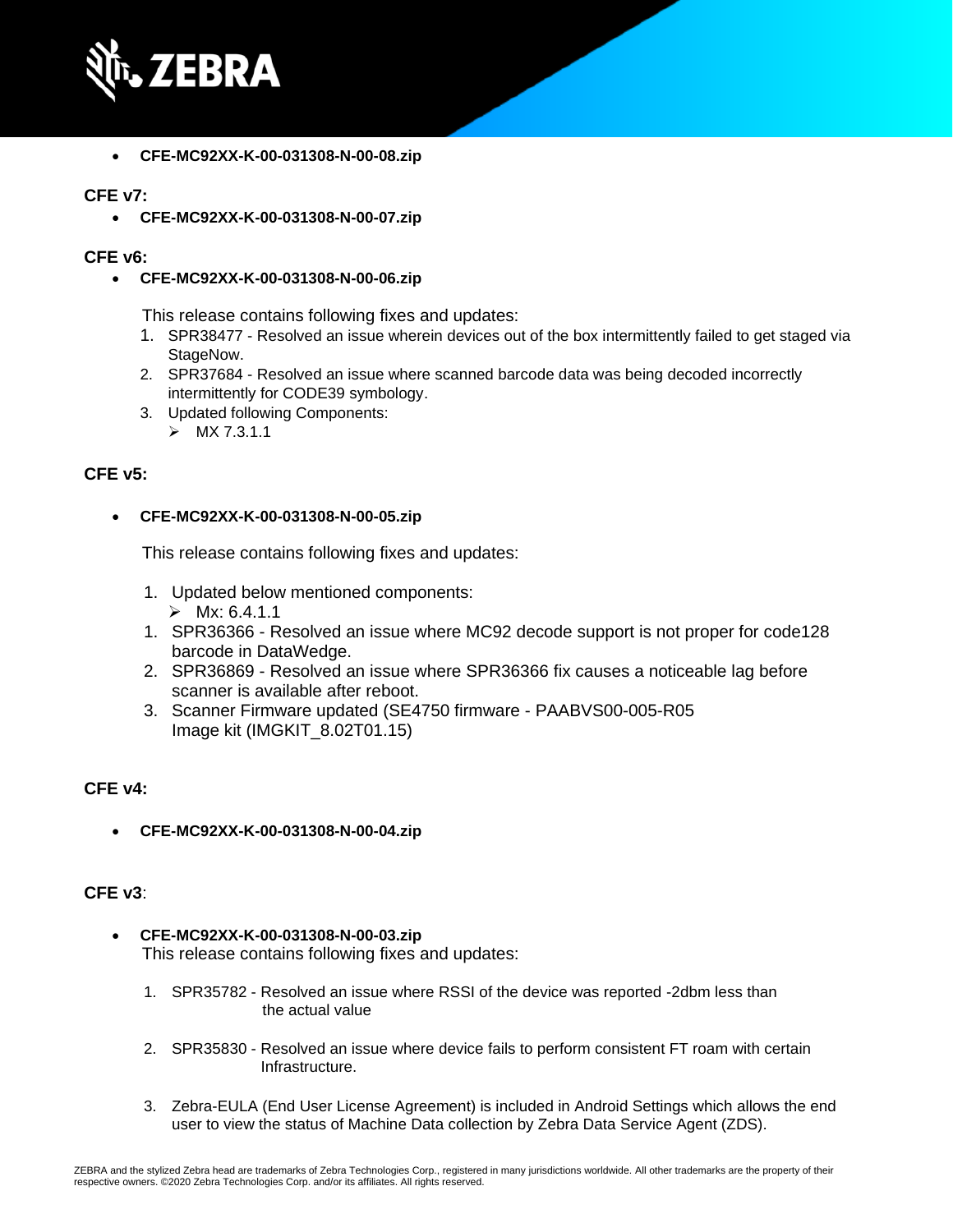

- 4. Included Zebra Software License Manager (ZSL) v3.1.1
- 5. Updated below mentioned components:
	- $>$  Mx: 6.4.0.0
	- $\triangleright$  DW: 6.4.18
	- ➢ Fusion : FUSION\_A\_4.01\_0.0.18

### **CFE v2**:

### • **CFE-MC92XX-K-00-031308-N-00-02.zip**

This release contains following fixes and updates:

- 1. Updated DataAnalytics version: 1.0.2.2091
- 2. SPR33599 Resolved an issue wherein few system apps were being disabled after Applock whitelist mode was enabled.
- 3. SPR33512 Resolved an issue wherein TCPDump rollback was not happening when Change in network connection was detected.
- 4. SPR33948 Fixed SSL Exception due to incomplete TLS extension information in client hello packet.
- 5. SPR34291/34469/34236/34991 Fixed the issue of double key entries erroneously occurring due to different keyboard sensitivities. (Note: To fix this issue, customer needs to push the attached file (MC92\_DOUBLE\_KEYPRESS\_FIX) to /enterprise/usr folder and reboot the device.

# **CFE v1**:

• CFE-MC92XX-K-00-031308-N-00-01.zip

This release contains following fixes and updates:

1. Spectre & Meltdown correction for variant 2

# **Version Information**

Below Table contains important information on versions

| <b>Description</b>          | <b>Version</b>                                  |
|-----------------------------|-------------------------------------------------|
| <b>Product Build Number</b> | 03-13-08-4AJ22-K-00-M1-100617                   |
| <b>Android Version</b>      | 4.4.4 (KitKat)                                  |
| <b>Security Patch level</b> | Mar 5, 2017 (Critical Patch Level: Dec 1, 2021) |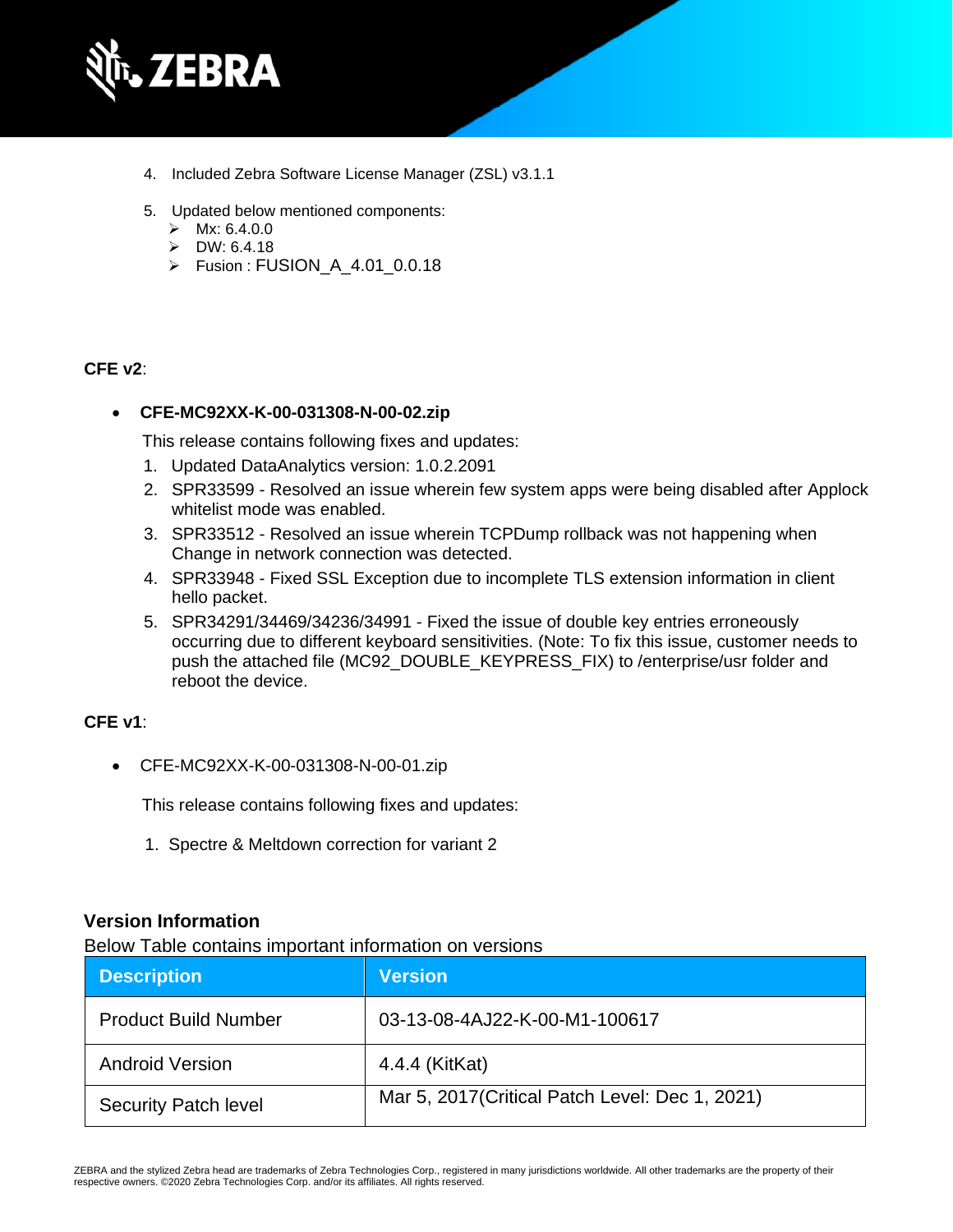

| Linux kernel              | 3.4.48                                              |
|---------------------------|-----------------------------------------------------|
| <b>Component Versions</b> | Please see Component Version under Addendum section |

# **Important Links**

- **Requirements & Instruction:**
	- o [Installation and setup instruction](https://www.zebra.com/content/dam/zebra_new_ia/en-us/software/operating-system/mc9200-operating-system/MC92-KK-os-update-instructions.pdf)
- • [Zebra Techdocs](https://techdocs.zebra.com/)
- • [Developer Tools](https://developer.zebra.com/)

# **Device Support**

This software release has been approved for Android MC92 KK models mentioned below.

| Device             | <b>Operating System</b> |  |
|--------------------|-------------------------|--|
| MC92N0-GA0SYxAA6WR | Android 4.4.4           |  |
| MC92N0-G30SYxAA6WR | Android 4.4.4           |  |
| MC92N0-GM0SYxAA6WR | Android 4.4.4           |  |
| MC92N0-GL0SYxAA6WR | Android 4.4.4           |  |
| MC92N0-GJ0SYxAA6WR | Android 4.4.4           |  |
| MC92N0-GP0SYxAA6WR | Android 4.4.4           |  |

# **Addendum**

# **Component Version**

| <b>Component / Description</b> | <b>Version</b>                |
|--------------------------------|-------------------------------|
| <b>Product Build Number</b>    | 03-13-08-4AJ22-K-00-M1-100617 |
| <b>Android SDK Level</b>       | 19                            |
| <b>Patch Version</b>           | 11                            |
| <b>App Gallery</b>             | 3.0.1.7                       |
| <b>B2M Elemez</b>              | 1.0.0.352                     |
| <b>Battery Manager App</b>     | 1.3.7                         |
| <b>Bluetooth Stack</b>         | 4                             |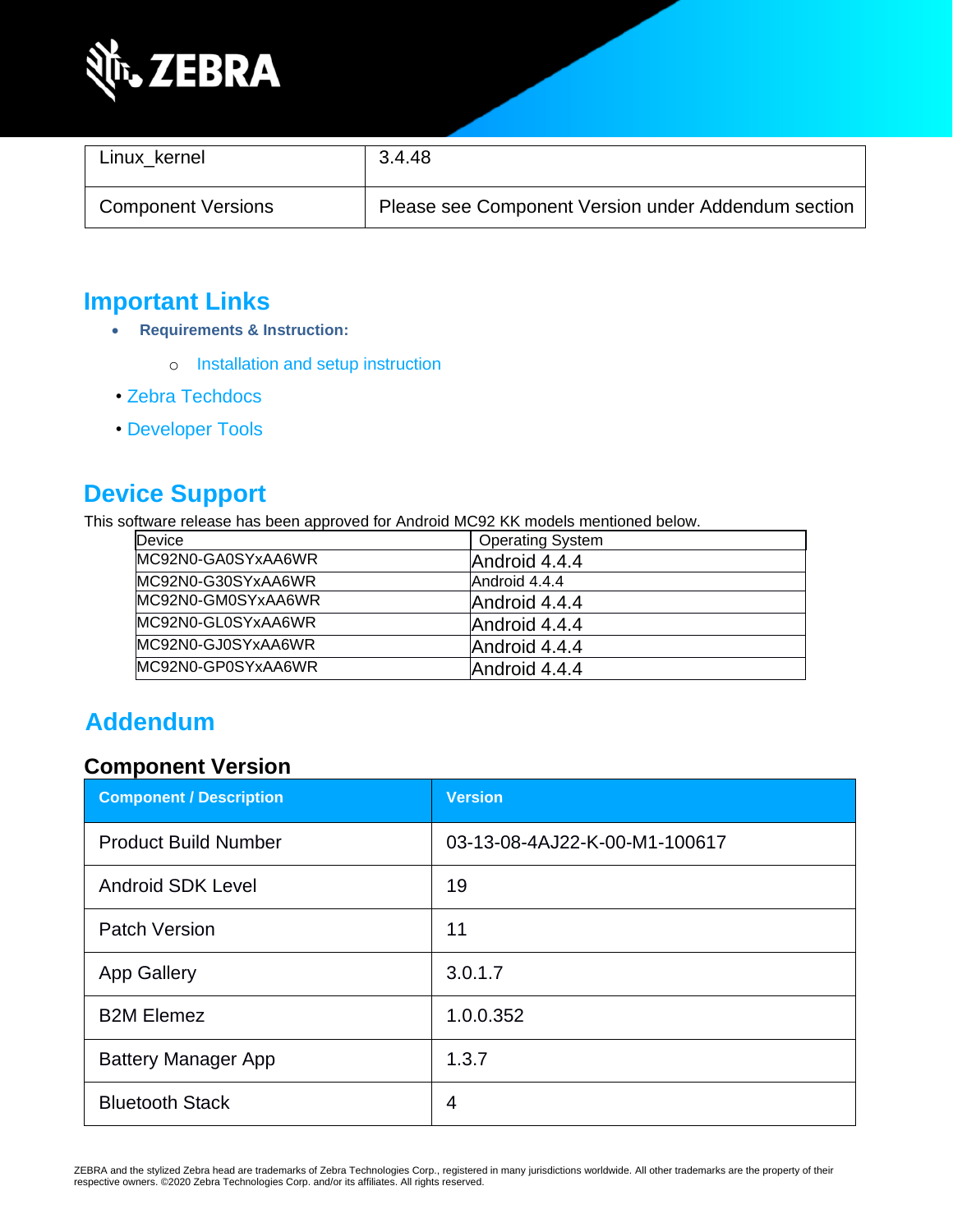

| <b>BT Pairing Utility</b>         | 3.3                          |  |
|-----------------------------------|------------------------------|--|
| Data Analytics                    | 3.7.1.1002                   |  |
| <b>DataWedge</b>                  | 6.5.61                       |  |
| <b>Device Diagnostics</b>         | 1.15.0.4                     |  |
| <b>DWDemo</b>                     | 2.0.11                       |  |
| EA                                | 2.57                         |  |
| <b>EMDK</b>                       | 6.6.14.914                   |  |
| MX/OSX                            | 7.3.1.1/ TI_OSX_4.5-3        |  |
| <b>PTT</b>                        | 3.1.32                       |  |
| RXlogger                          | 3.0.0.53                     |  |
| <b>Scanner Framework</b>          | 6.36.0(7.0.1T08.31Kepler_47) |  |
| SE4750 firmware                   | PAABVC04-001-R02D0           |  |
| <b>SOTI</b>                       | 12.2.0 Build 23434           |  |
| <b>SPAM</b>                       | 4.1                          |  |
| <b>StageNow</b>                   | 2.7.2.1039                   |  |
| <b>Terminal Emulation</b>         | 2.0.18.4977                  |  |
| Velocity                          | 1.2.109.17236.1d65d9c        |  |
| <b>VM Rapid Deployment Client</b> | 07.08.86                     |  |
| Fusion                            | FUSION_A_4.01.0.0.021        |  |
| Zebra Volume Control              | 1.1.15                       |  |
| Zebra License Server (ZSL)        | 3.1.1                        |  |